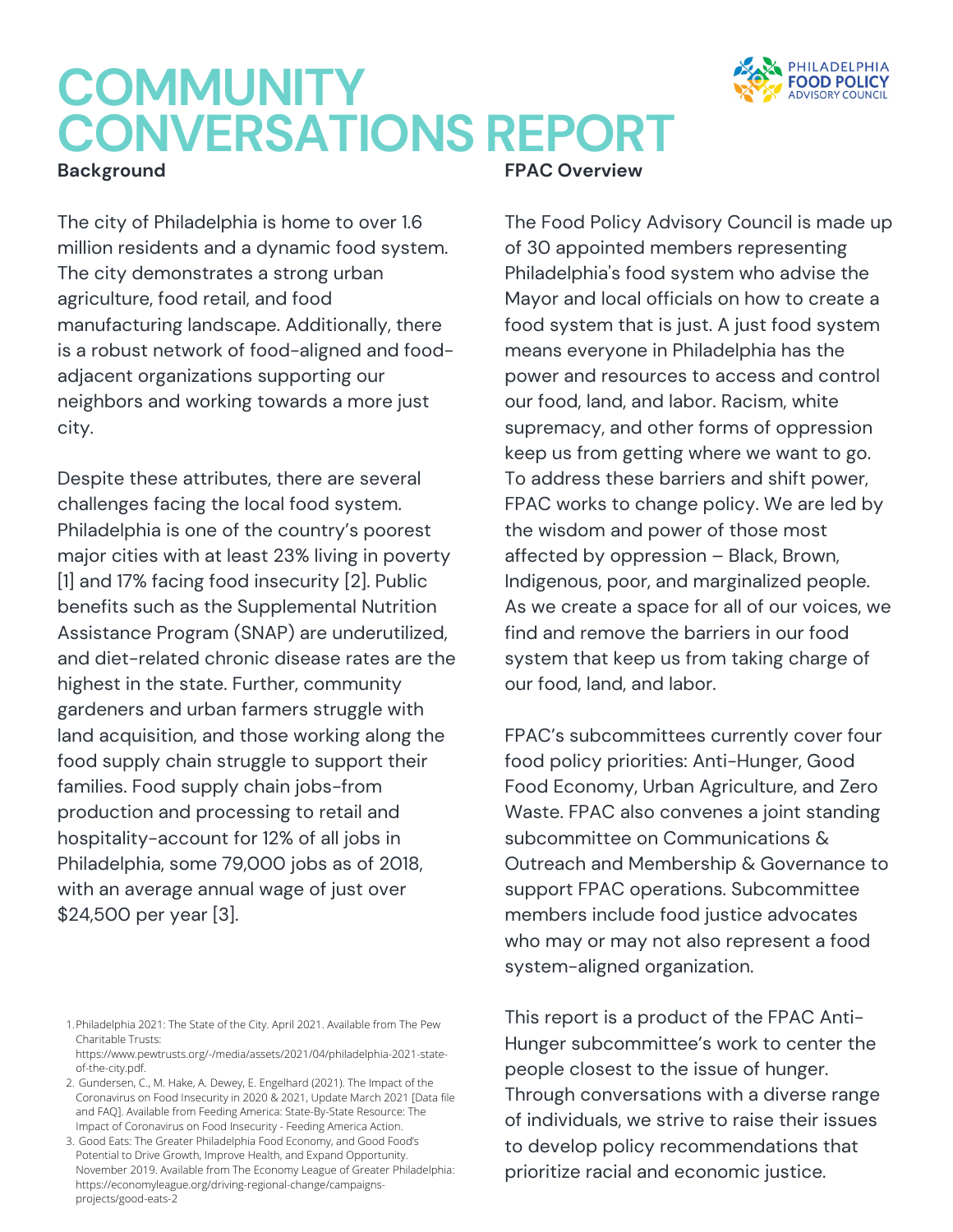# 22 **Community Conversations**

## **The Project**

In Spring 2021, the Anti-Hunger Subcommittee started the Community Conversations Project which included a series of informal interviews to better understand the issues that organizations doing food security work were experiencing on the ground. In addition, conversations were used to provide insights on how the City can help anti-hunger organizations better serve residents. This report presents the results of the twenty-two interviews completed by subcommittee members. Interviewees represented non-profit organizations that address hunger in diverse ways including food pantries, social service programs, farms and gardens, and advocacy groups. Utilizing the notes from these structured interviews, Thomas Jefferson University researchers (Jefferson) assessed challenges and opportunities within Philadelphia's food system.

## **Methodology**

### **Key Themes Analysis**

Using NVivo, a qualitative analysis software program, Jefferson researchers identified key themes from notes taken during the informal interviews through qualitative analysis based on an agreed-upon set of codes and [categories.](https://docs.google.com/document/d/1w-P_Fcg3Et46Zl53Bx0j_BFu0UERMKMP/edit) Key themes represent one interpretation of throughlines and common areas of support requested across organizations. Interview takeaways are listed for each key theme in blue italics. These were taken directly from the interview notes and are not direct quotations from interviewees, therefore may lack some context.

### **Policy and Programmatic Asks Analysis**

Jefferson conducted a separate, manual qualitative analysis that examined interview notes for specific examples of policy-related issues and recommendations. First, researchers identified new codes in a policy summary that counted frequency of total (# of times) and unique (# of organizations) mentions. Both Jefferson and Anti-Hunger Subcommittee members reviewed the analysis and provided a bulleted interpretation of the interviewees' policy and programmatic asks. These policy and programmatic asks were then organized by areas of the food system and mirror the categories used in Philadelphia's Urban Agriculture Plan, Growing from the Root.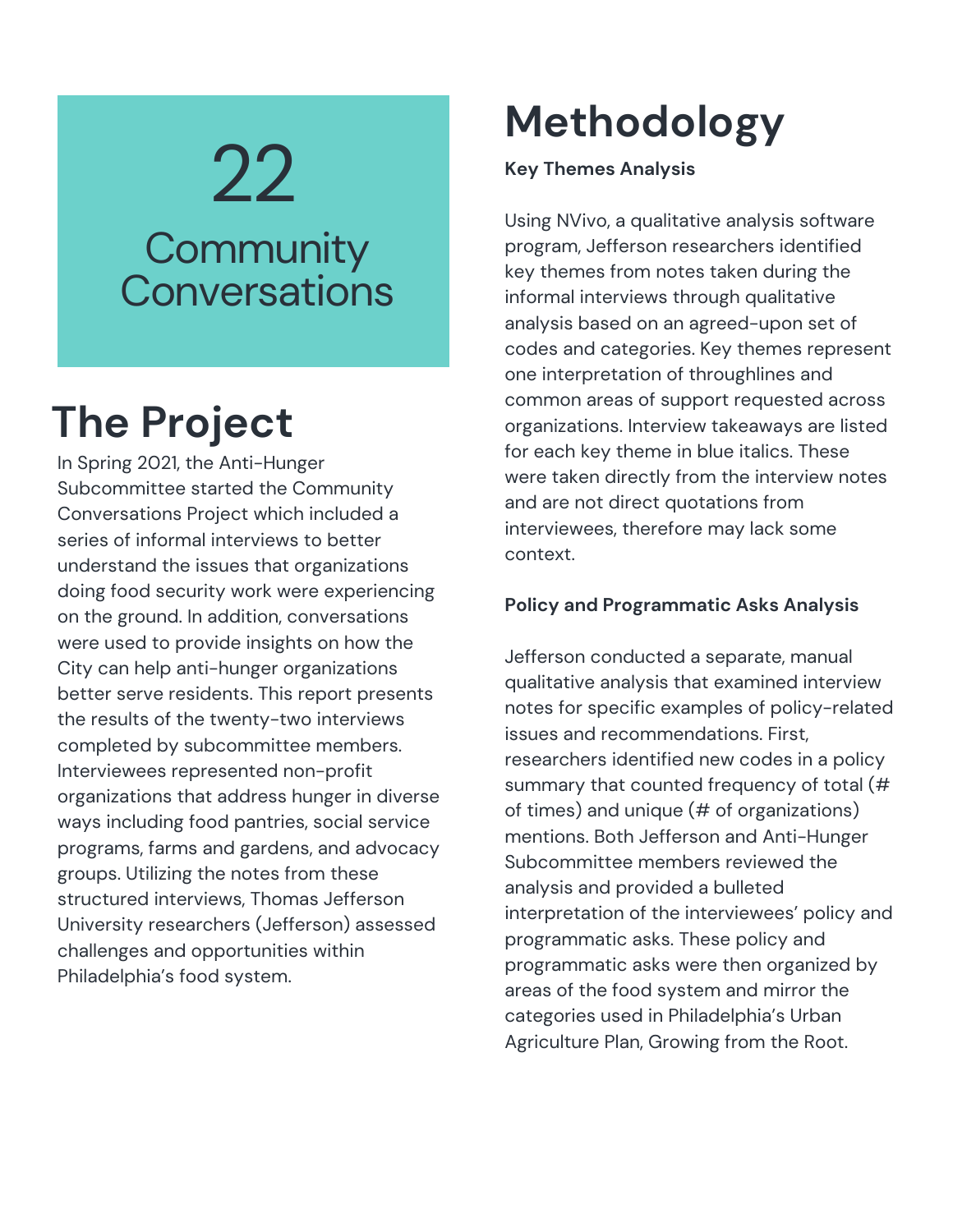## **Continuously fight against oppression and remove systemic barriers** 1<br>0

Interviewed organizations believe that social justice and equity are at the center of their work. Residents are facing food insecurity due to the larger forces of systemic injustice including historic disinvestment, intergenerational poverty, and structural racism. Organizations view their work as an essential component to achieving equity in the city. Organizations described food as an entry point, and want city officials to understand that these organizations offer important touch points to residents who might otherwise be difficult to reach. Interviewees describe the importance of addressing the root causes of hunger and how they can play an active role in that work. A challenge to addressing root causes is that funding sources do not always allow them to expand their work beyond food distribution, which means they are treating symptoms, but not addressing the cause. Organizations described the need to educate more broadly on the root causes of hunger, so that volunteers, funding agencies, and governmental officials understand how their clients' needs arise.

- *Support local minority businesses and local businesses.*
- *City government could create positions where people are based in communities or talking to local politicians based in those communities. This role could include a liaison for anti-hunger organizations to work with city government officials.*
- *[There is a] need to consider food access and housing as human rights.*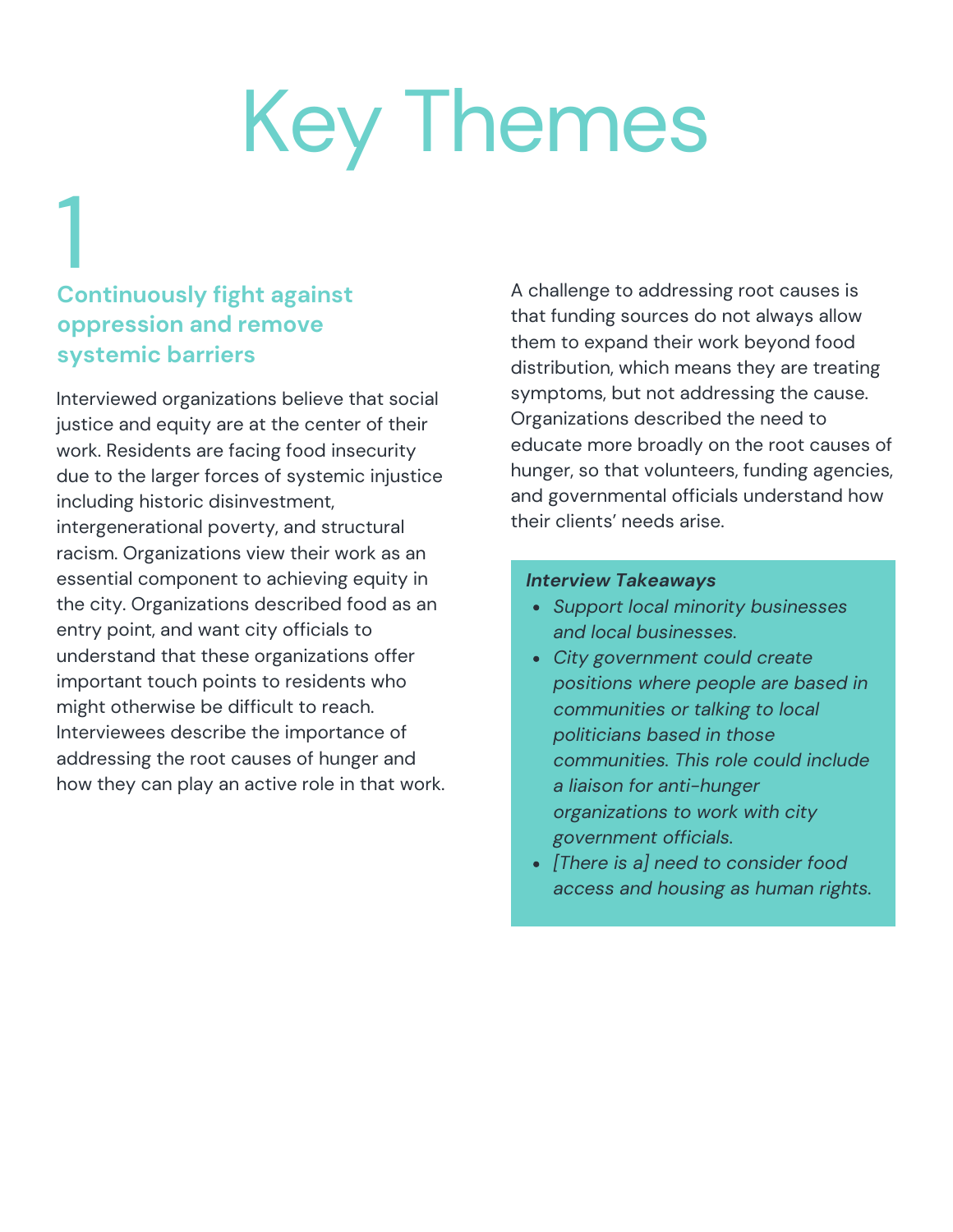## **Provide holistic, dignified, trauma-informed services** 2<br>Provi

Organizations described the holistic needs of their clients and often described how they met those needs; they do not just give out food. Organizations want government officials to understand what their organizations do beyond distributing food to enhance the quality of life of clients. Support for these organizations should allow organizations to provide services with dignity, as relationship building is a key aspect of their work. One representative described the need for staff and volunteers at all anti-hunger organizations to receive anti-bias and trauma-informed service training because many of their clients have been prevented from using other food security resources. This presents an opportunity for the City to provide resources to train volunteers in particular. Organizations also described the importance of offering culturally relevant foods that meet a variety of dietary preferences. Many interviewees described the variety of foods they offered as a positive attribute, or discussed how clients ask for more variety that align with their religious, dietary, or cultural needs and preferences.

The relationships organizations establish with clients are key to the effectiveness of their work, but they need funding to allow for the time and space required to build trust.

Creating a positive environment and talking with clients helps build rapport and increases engagement. This helps elevate the organization's presence in the community, which helps enhance their services.

- *You cannot address food insecurity without addressing housing and mental health, it is all interconnected.*
- *Funding needs to allow for expansion of space and enhancement of the physical environment- not just cover food costs. Being on site often builds trust, making you familiar with folks.*
- *[There is a] need for an understanding that what [organizations] (are) doing is far beyond feeding people; [the] intent and hope [is] to improve health outcomes across the board. Research supports this (e.g. urban farming leads to improved mental health outcomes, decreased crime, etc.) and would be helpful if policymakers remember this in their work.*
- *What is the ultimate goal here? Right now it feels like funding these organizations for giving out the food. We understand this is how the dollars are allocated… we get that, but how can we do it with dignity so people don't have to stand on these long lines.*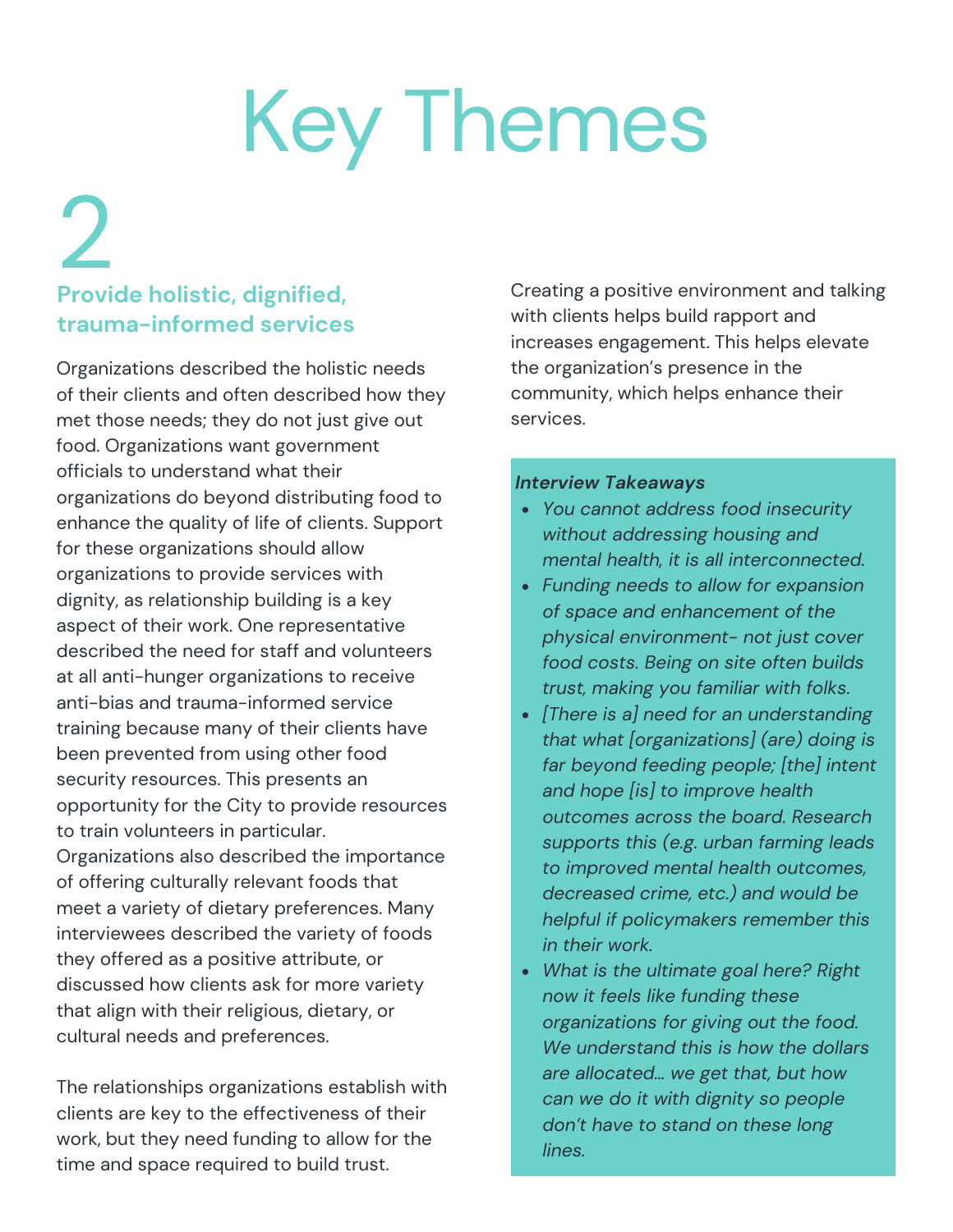3

## **Strengthen partner relationships, collaboration, and resource sharing**

Interviewees described how food is an entry point and offers an opportunity for antihunger organizations to provide access to a variety of services for residents. Partnerships between organizations create opportunities to connect clients with specific programs and resources including financial support, housing, legal and behavioral health. Organizations described how they currently provide a variety of services in one location and expressed a willingness to expand partnerships between organizations to offer more services. For example, collaborating on meal delivery services was often referenced as an area for development.

The relationships organizations establish with clients are key to the effectiveness of their work, but they need funding to allow for the time and space required to build trust. Creating a positive environment and talking with clients helps build rapport and increases engagement. This helps elevate the organization's presence in the community, which helps enhance their services.

- Offer access to centralized delivery services. [We] asked them to partner with the delivery programs they were already doing. The food delivery component came about that way. It would be great to have a centralized system so that someone looking for free meals and for delivery could find what they need without having to call around to multiple organizations.
- Supporting partnerships will help expand reach while maintaining the access that smaller organizations have.
- $\bullet$  [i] would like the food system as a whole to be more collaborative, efficient, more sharing of resources/less waste including collaboration on reducing food waste and litter.
- [There is a] big need for citywide assistance with delivery routing/logistics.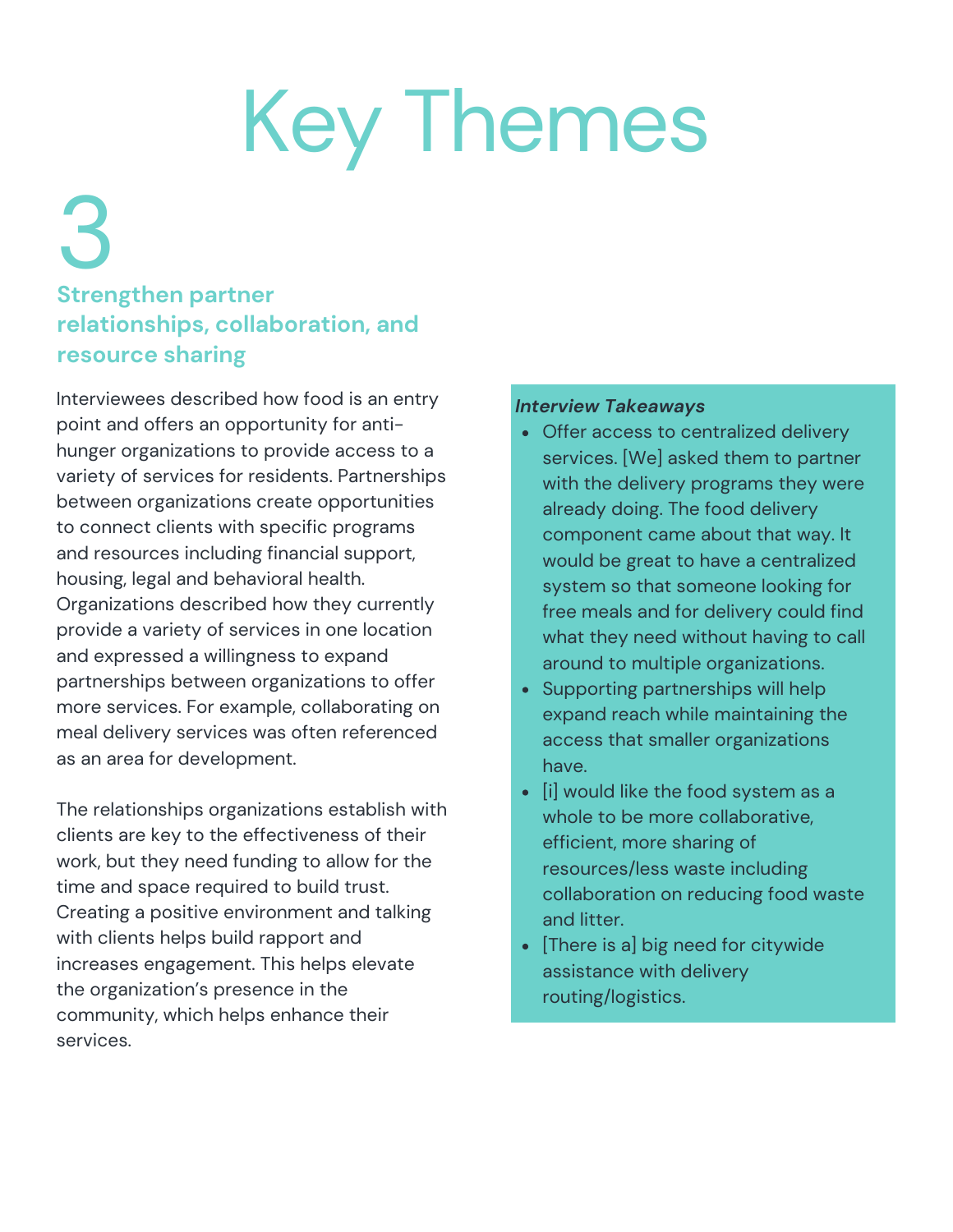## **Increase resources and organization capacity** 4

Many interviewees assessed that their organization's funds and other resources were stretched to their limits. For example, there were a few references that they were not expanding or that they had long lines. Smaller organizations talked about funding, even at small levels having low level grant opportunities. These organizations pointed out how important it is to have small, community-based organizations on the ground. In order for them to continue to serve and grow they need more space, people (staff/volunteers), and storage.

Many organizations need refrigeration and storage, while farming organizations identified the need for land and property. Food distribution sites described a need for supplies to allow them to continue distributions in inclement weather. It was commonly cited that administrative and organizational support is needed to recruit volunteers, advocate for better wages for staff, increase resources to enhance organizational management, and identify opportunities to learn what is working from other anti-hunger organizations.

To increase capacity, these organizations need more support in applying for grant funding and accessing other governmental funds. Interviewees also described challenges when navigating city application processes for permits, funding, and programs.

- [There is a need] to find more infrastructure and support for small organizations to remain location/community-based
- There is plenty of food but it is being wasted. We live in abundance; how do we get it to those that need it?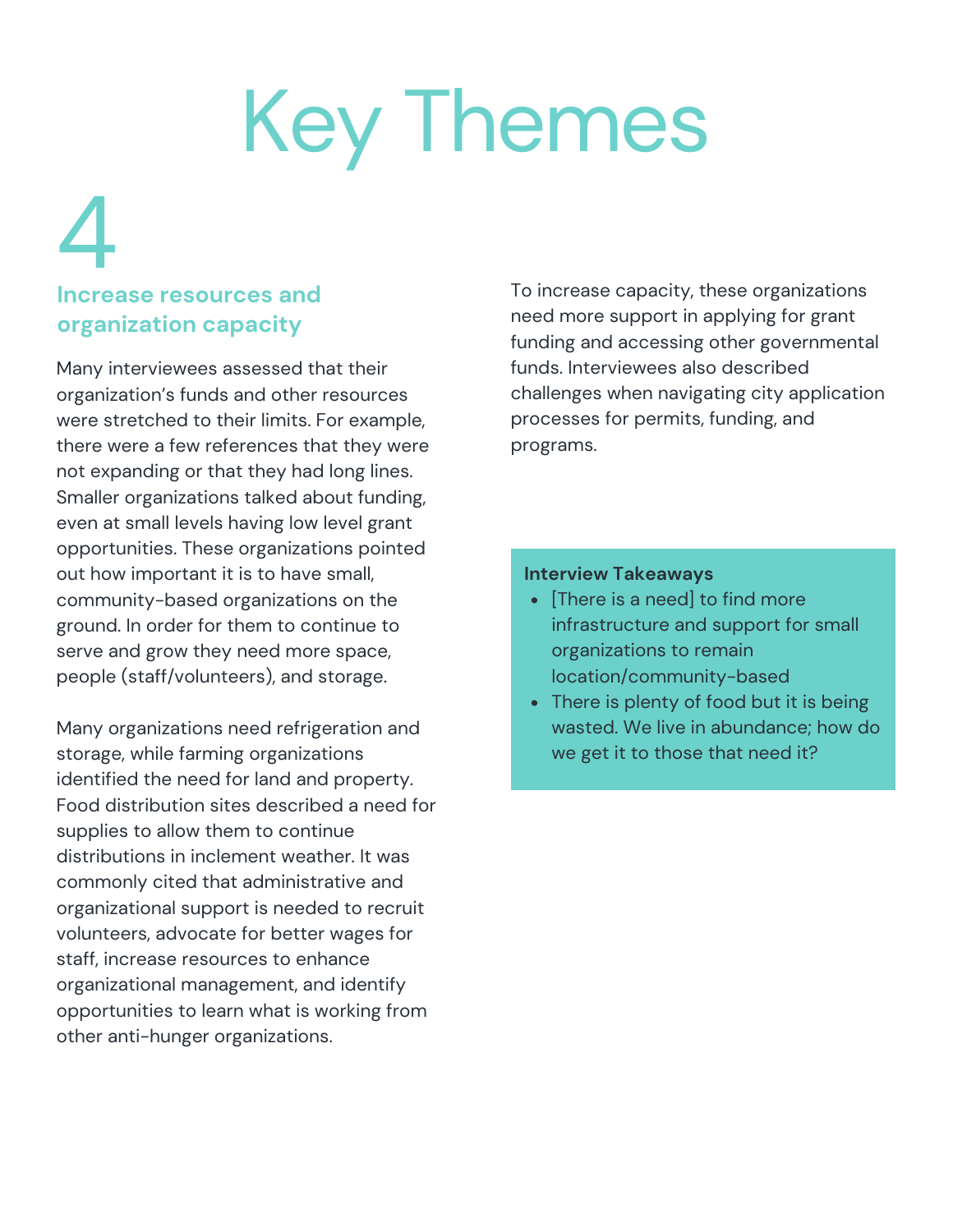# 5

## **Improve access to information**

Organizations described the grassroots approaches they use to reach their clients, many of whom do not have access to internet or phone service consistently. They described low-tech ways of reaching clients including word of mouth and adding flyers to meals. It was also evident that social media and group texting platforms are a key way of getting the word out and offer efficiency in time sensitive situations. In some cases, expanding access to the internet may enhance client outreach and help with organizing volunteers and staff. Because these organizations are key touchpoints to residents, their ability to communicate with current and potential clients might also increase access to other beneficial services.

Equitable engagement strategies, including translation services, are needed to spread the word about things like food and land access. Organizations recognized that resources, materials and programs need to be available in multiple languages and described needing increased translation services.

Many organizations need refrigeration and storage, while farming organizations identified the need for land and property.

Food distribution sites described a need for supplies to allow them to continue distributions in inclement weather. It was commonly cited that administrative and organizational support is needed to recruit volunteers, advocate for better wages for staff, increase resources to enhance organizational management, and identify opportunities to learn what is working from other anti-hunger organizations. To increase capacity, these organizations need more support in applying for grant funding and accessing other governmental funds. Interviewees also described challenges when navigating city application processes for permits, funding, and programs.

- *Trainings [are needed] on the best ways to communicate digitally and manage those communications.*
- *City government could improve internet access by expanding [Comcast] Lift Zones and offering free wifi in shelters.*
- *Support [is needed] to develop health literacy of residents and increase translation services.*
- *Technical support is needed for these organizations. One organization described the inability to respond to emails as an "email roadblock"*
- *Digital divide reduces their reach.*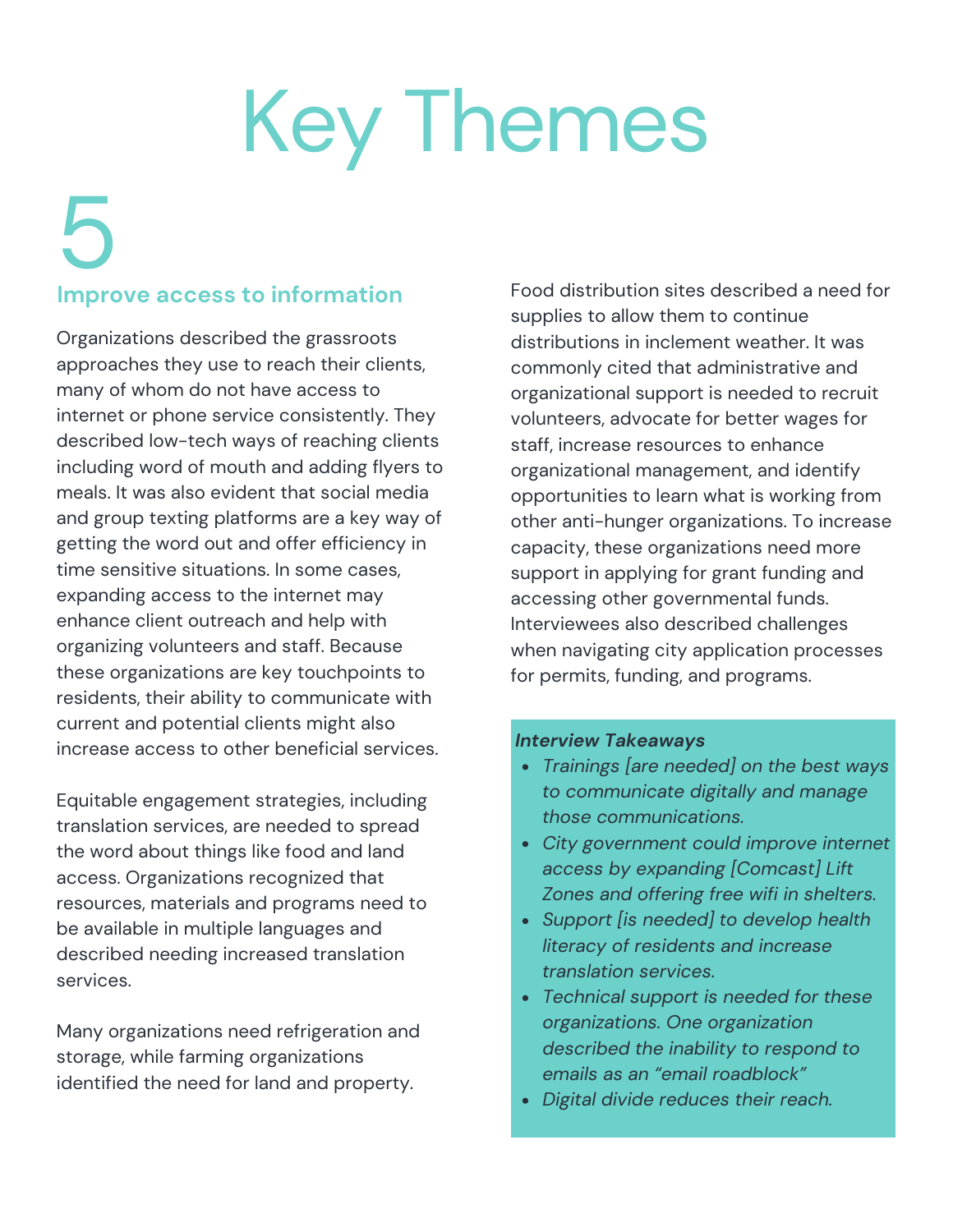# Food System Policy and Programmatic Asks

Both Jefferson researchers and Anti-Hunger subcommittee members reviewed the results of the Community Conversations to look for specific policy and programmatic asks. The asks are organized by areas of the food system and mirror the categories used in Philadelphia's Urban Agriculture Plan, Growing from the Root.

Ensure that all workers in the food system are paid a living wage, have a manageable schedule, and have a good working environment to decrease burnout o Increase the minimum wage o Train and support new leaders in the food system, including youth Subsidize Philadelphia farmers **PEOPLE**o Create transparency and systems of support around public land access, utilization, and ownership, including the need to simplify process and permit **LA**timeliness **ND**o Identify opportunities to connect or utilize food service equipment and spaces such as culinary kitchens, refrigeration/freezer units, and storage space **PRODU** $\mathbf{\mathbf{\mathbf{\mathbf{C}}}}$ **TIO N**Develop a system to efficiently deliver food to people in their homes  $\triangleright$  Provide resources to enable all farmer's markets to accept SNAP payments **PREPARATIO N&RIB UO**<br>F 。 **N**

Ē

**DIS T**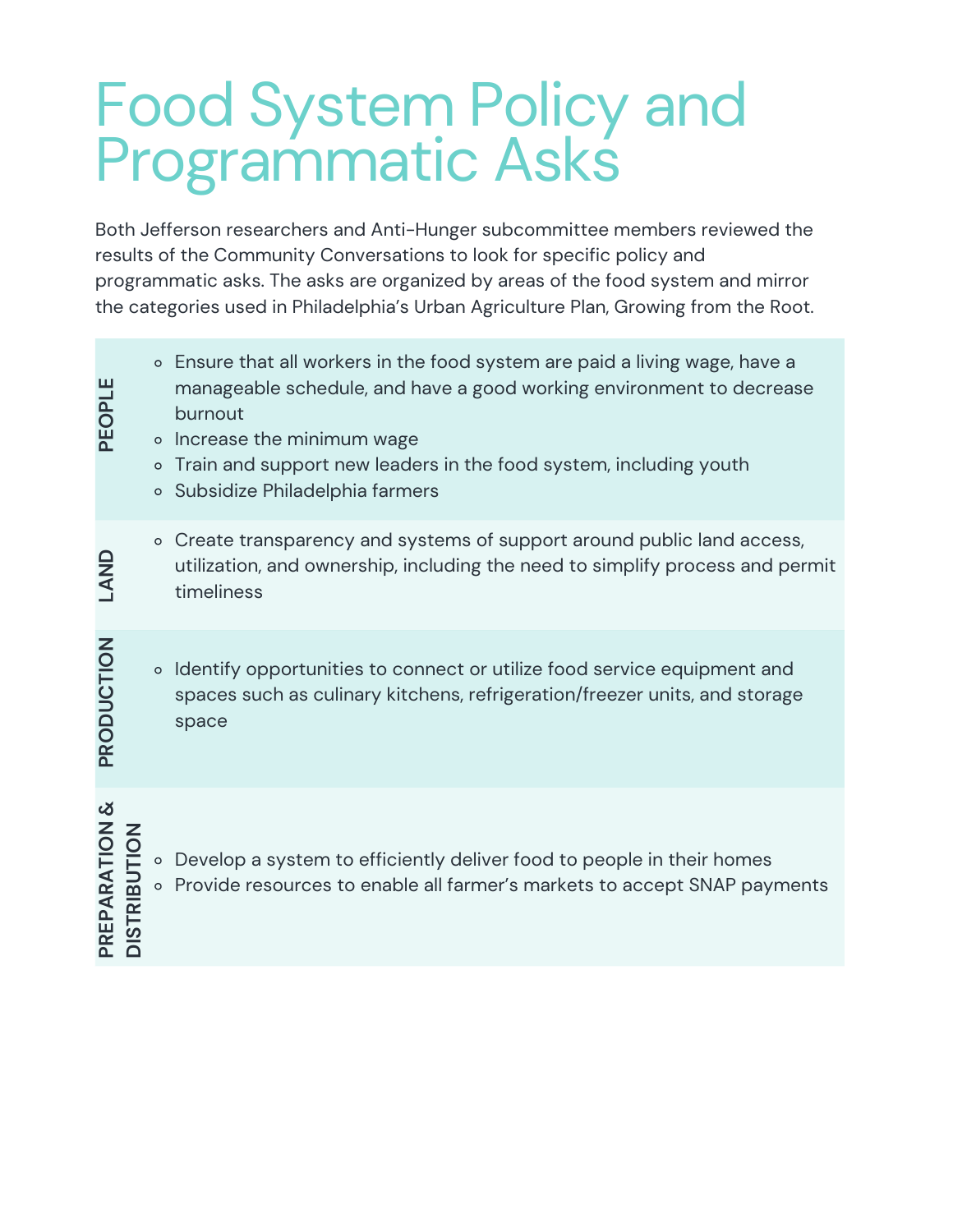| <b>ZOILANDSZOU</b>             |                     | $\circ$<br>$\circ$                                  | ○ Expand enrollment in and use of SNAP benefits through methods like<br>automatic enrollment, increased language access, expanding grocery stores<br>that accept online SNAP and creating flexibility for paying delivery fees<br>• Provide culturally relevant food options that are aligned with multiple dietary<br>requirements<br>Support creation of more community kitchens for workforce development<br>and to increase neighborhood food access<br>Need for culturally relevant recipes, nutrition education, and cooking<br>demonstrations                                                                                                                                                                                                                                                                                                                                                                                                                                                                                                                                                                                                                                                                                                           |
|--------------------------------|---------------------|-----------------------------------------------------|----------------------------------------------------------------------------------------------------------------------------------------------------------------------------------------------------------------------------------------------------------------------------------------------------------------------------------------------------------------------------------------------------------------------------------------------------------------------------------------------------------------------------------------------------------------------------------------------------------------------------------------------------------------------------------------------------------------------------------------------------------------------------------------------------------------------------------------------------------------------------------------------------------------------------------------------------------------------------------------------------------------------------------------------------------------------------------------------------------------------------------------------------------------------------------------------------------------------------------------------------------------|
|                                | WASTE<br>MANAGEMENT | $\circ$                                             | ○ Create a more collaborative and efficient system for sharing food resources<br>and reducing food waste<br>• Need a centralized system for organizations to manage food waste and<br>locate excess food<br>Support trash pick up and disposal at food distribution sites                                                                                                                                                                                                                                                                                                                                                                                                                                                                                                                                                                                                                                                                                                                                                                                                                                                                                                                                                                                      |
| <b>TUTIONAL SUPPORT</b><br>TS⊃ |                     | $\circ$<br>$\circ$<br>$\circ$<br>$\circ$<br>$\circ$ | ○ Create a centralized location where residents can find resources<br>Provide funding and/or access to training including trauma-informed<br>practices, anti-bias/diversity, equity and inclusion, and social determinants<br>of health<br>• Need grants to build organization infrastructure in addition to food<br>distribution<br>Build opportunities for co-locating social services<br>Foster inter-organizational collaboration to build capacity, make<br>connections, and bridge gaps<br>Need focused support from the City to support smaller organizations; for<br>example, technical assistance with grant writing and navigating City<br>processes<br>○ Provide support to organizations to help navigate the City's administrative<br>processes such as permits and record keeping<br>o Advocate for diversified funding streams such as reimbursement from<br>insurance companies for addressing social determinants of health<br>• Review process for food purchasing and contracts to increase opportunities<br>for local growers and food vendors<br>Develop processes for data collection and reporting on those experiencing<br>hunger<br>• Support higher education institutions that are working to improve food<br>security for students |
|                                |                     |                                                     | ○ Celebrate and recognize the volunteers who are doing food security work                                                                                                                                                                                                                                                                                                                                                                                                                                                                                                                                                                                                                                                                                                                                                                                                                                                                                                                                                                                                                                                                                                                                                                                      |